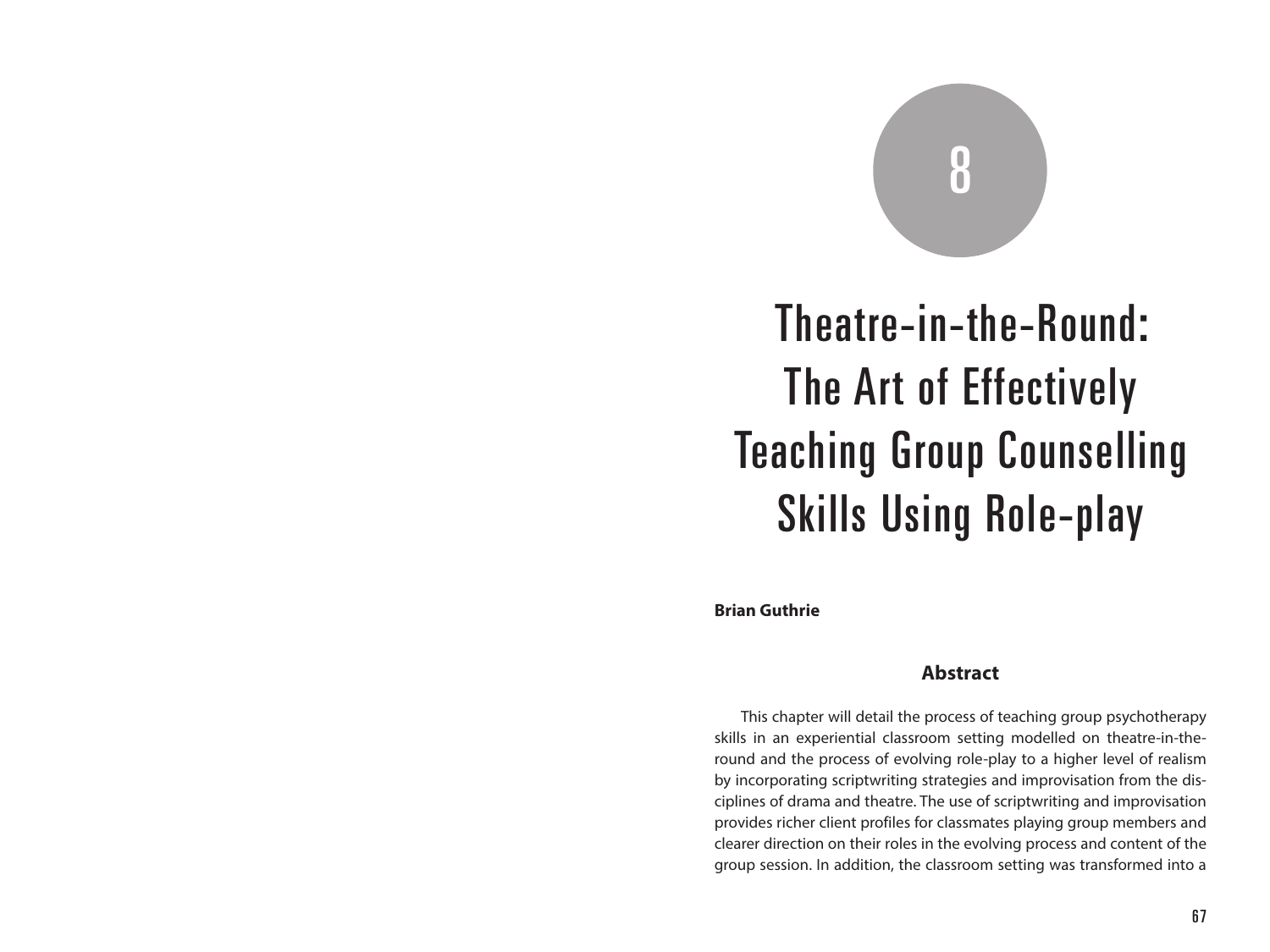theatre-in-the-round venue to provide observing students a closer intimacy with the demonstration of group counselling by their classmates, focusing their attention on both group process and content and enhancing their feedback observations to the group leader.

# **The Art of Effectively Teaching Group Counselling Skills Using Role-play**

If there was a testimonial for the value and effectiveness of using roleplay as a learning strategy, this student's reflection on her experience is a positive confirmation of why role-play is an integral component of student skill development:

> The group counselling role-play was a great learning experience for me. The opportunity to play the role of group counsellor in an actual group counselling setting gave me a chance to get the feel of what a real group therapy session would be like. I was able to discover myself and my style as a counsellor. It gave me an understanding of how theory is put into practice. (Personal Communication, 2015)

And yet, some students don't look forward to role-plays or may have not had a positive experience participating in role-play exercises. Inadequate focus on the identified learning objectives, the lack of planning to develop scenarios that can be perceived as realistic, and the inability of student participants to stay in character become barriers to effective learning during role-play exercises. This chapter will detail the process of teaching group psychotherapy skills in an experiential classroom setting modelled on theatre-in-the-round and the process of evolving role-play to a higher level of realism by incorporating scriptwriting strategies and improvisation from the disciplines of drama and theatre.

Role-playing is a teaching strategy that is utilized in experiential learning and considered effective for learning about complex social and human systems (Russell & Shepherd, 2010). It engages students in complex scenarios where they can apply their knowledge and experience and multiple points of view through their experience and feedback from peers and instructor. Role-playing across helping professional disciplines is considered

a powerful technique for teaching clinical skills and assisting students in reflecting on their values and beliefs about counselling and clients. When effective, the benefits of role-playing are that it promotes deep-learning outcomes that are retained by students (Bolten & Heathcote, 1999), engages students in active learning, and promotes problem solving and skill development relevant to the professional domain (Hou, 2012).

For role-play to be effective in the context of learning counselling skills and techniques, participants need to demonstrate specific tasks so the interaction can replicate the real-life scenario. Students in the role of group counsellor need to focus on the learning objectives of the course and demonstrate the required clinical skills. Students in the role of group participant need to stay congruent with their character's role. The quality of the learning experience depends on the level of realism that is dependent on the participants' understanding of their roles and the context of the scenario. Dieckmann, Manser, Wehner, and Rall (2007) conducted a study of students' perceptions of real and fictional cues in role-play simulations and discovered that students' engagement was strongly influenced by the role-playing competency of the participants. They stated that the highest level of realism is only achieved when participants are properly trained.

Most instructors can easily relate to the poorly planned and unrealistic role-play that deteriorates quickly because the participants were uncertain of the assigned role and unfamiliar with the scenario context. Introverted students can easily become overwhelmed with being the center of attention and become preoccupied with not making a mistake while extroverted students take center stage and hijack the role-play scenario to become the center of attention. In other situations students confused with how to portray the role may step out of character and default to disclosing their own experience or perception of the identified role-play issue, raising ethical issues of inappropriate self-disclosure and the potential to place students at emotional risk.

### **Enhancing the Level of Role-play Realism**

The development of role playing scenarios for this group counselling course evolved from the premise posed by Rudolph, Simon, and Raemer (2007) that the technical and logical realism of the role-play is dictated by the simulation platform and setting and that the quality of the role-playing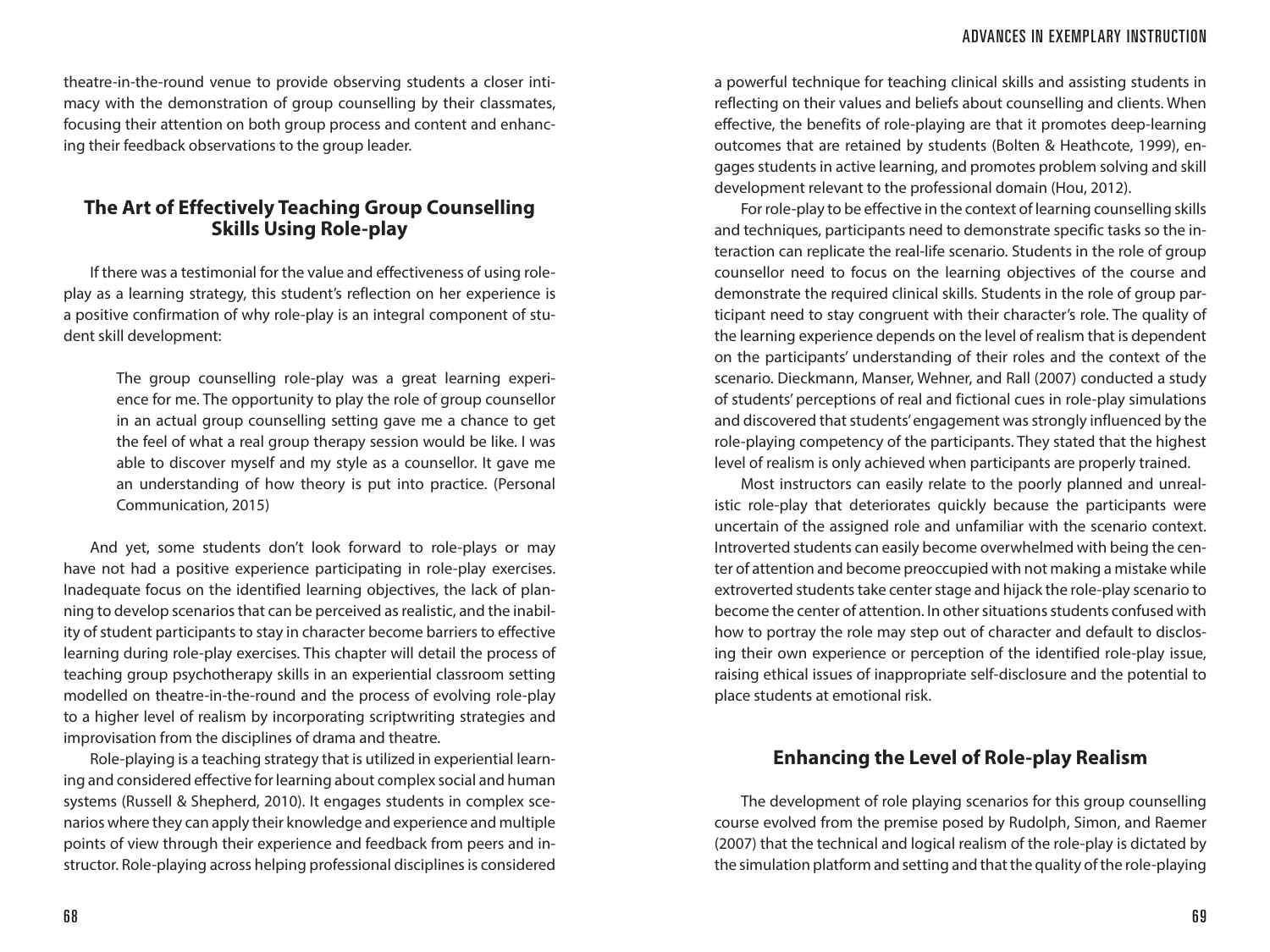by participants strongly determines the psychological and emotional fidelity of the role-play. As Sanko, Shekhter, Kyle, Di Benedetto, and Birnbach (2013) emphasized, "participants must perform their part upholding the character's role, the lesson objectives and the realism of the scenario" (p. 215) in order for the role-play to be effective as a learning strategy.

With the goal of promoting a higher level of role-play realism and to provide adequate training for participants, students are assigned the role of group counsellor and develop the role-play scenario. Based on their research assignment of developing a proposal for group counselling for a specific population presenting with a specific problem, the role-play is developed to be congruent with the lived experience of those clients.

The students' first task is to develop their role-play to replicate a 50-minute group counselling session that they develop for their group counselling proposal. Their next task is to conduct the role-play to demonstrate all the course learning objectives. The course learning objectives are to: (a) effectively lead a group psychotherapy session by managing both the content and the process that evolves between group members and between group members and the group leader; (b) effectively demonstrate group counselling skills; and (c) successfully engage group participants in problem solving. Replicating a complete group counselling session as opposed to compartmentalizing the learning objectives into separate role-plays further promotes a higher level of realism. Across the course, student participants and the peer observation group experience the process of counselling from engagement to the working problem resolution stage to the termination of the group.

# **Scriptwriting and Improvisation**

Students are introduced to and incorporate the use of theatre and acting methodology to enhance the realism of role-play scenarios (Sanko et al., 2013; Barney & Shea, 2007; Smith, 2009; Sheperd, 2002). In particular, students are coached in the techniques of scriptwriting and improvisation and how to incorporate them into role-play development to provide richer client profiles for classmates playing group members and clearer direction on their roles in the evolving process and content of the group session.

# **Scriptwriting**

Group participants are provided a narrative back-story that includes the contributing social and emotional factors that contribute to the presenting problem. In addition, participants are assigned a specific problem group behavior that is congruent with their presenting problem behavior. This poses a challenge to the group counsellor to intervene effectively to promote continued healthy group progress. Including the techniques of scriptwriting in role-plays promotes realistic scenarios, supports the inclusion of scenarios that are more challenging, and provides opportunities to practice advanced counselling skills. For example, including a client profile that is resistant to participating in the group process provides the group counsellor experience in dealing with conflict and group cohesion. Additionally, including deeper emotional content that poses issues of risk to the individual or group members provides the group counsellors experience with assessing and intervening in situations where the individual discloses suicidal ideation or harm to their children.

As one student in the role of group counsellor reflected:

It is easy to write a back-story to set the stage for group participants to display behavior and emotion congruent to their character. It is quite another thing to watch in amazement as the story unfolds with real emotions and behaviors that at times are so visceral you believe the setting is real. (Personal Communication, 2015)

#### **Improvisation**

Improvisation is defined as the act of improvising, or of composing, uttering, executing, or arranging anything without previous preparation (Dictionary.com, n.d.). Students are introduced to the improvisational concepts of playing, letting oneself fail, listening, collaborating, and playing the game by following the rules. In the context of the group counselling role-play, the game is group counselling and the rules are following the script and staying in character. In the process of improvisation, rules free up the individual to improvise by guiding their impulses and funneling their creativity (Morris, 2011).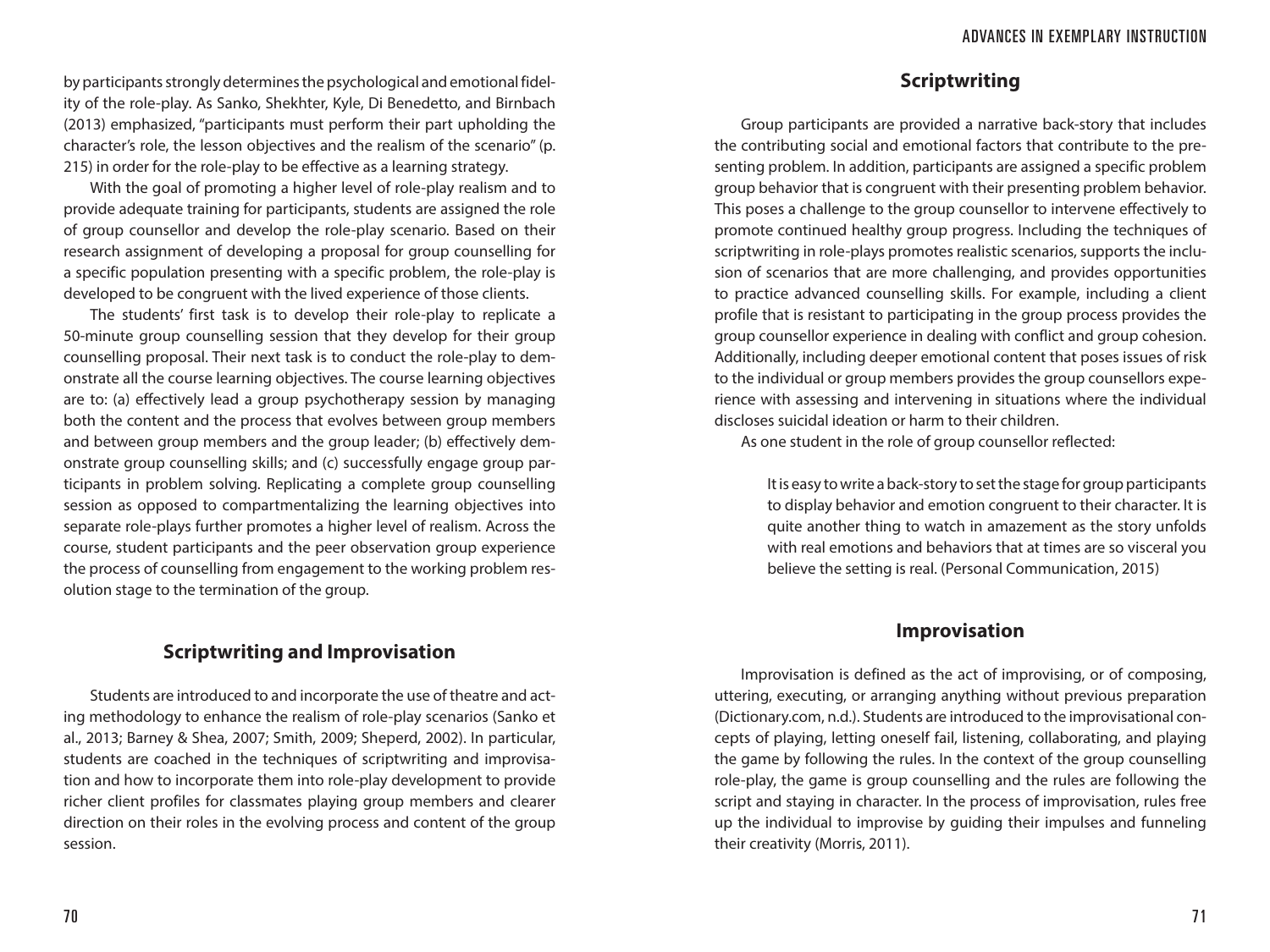#### **Theatre-in-the-round**

The theatre-in-the-round provides more than just a setting to replicate the traditional teaching format of a double-fish bowl arrangement where half the class observes and half the class participates as group members. Transforming the classroom into a theatre-in-the-round venue provides students with the experience of closer intimacy with the demonstration of group counselling by their classmates and focuses their attention on both group process and content, enhancing the feedback observations to the group counsellors.

The theatre-in-the-round is intended to provide a metaphor of an ongoing play where students are immersed into the action where they observe and participate in the evolution of group process from the engagement session to the working stages of group counselling to the termination stage of a group. In essence, the learning takes place in the experience of a number of acts within a play where students experience the process of group from the perspective of participant and audience. Following each group counselling demonstration, students are engaged in an actors' workshop where the process and content of group are evaluated, where the group counsellor is given feedback by observers and participants on the effectiveness of their skills and interventions, and where feedback is given on how to improve future groups to increase the realism and believability.

# **Conclusion**

This chapter presented a narrative of the process of evolving roleplay to a higher level of realism in a group counselling course through the use of theatre and arts methodology of scriptwriting and improvisation. The incorporation of scriptwriting provides rich role descriptions and a specific narrative of each client's possible lived experience. It provides the participants a script with which to stay in character and enhance the realism of the role-play scenario. Participants are encouraged to let the characters become them as opposed to just playing a role. In addition, they are coached to improvise in relation to the interaction

between themselves and other group participants and their interaction with the group co-leaders and not to ad lib what they imagine the clients' lived experience might be.

Lastly, an unexpected benefit of transforming the classroom into a theatre-in-the-round venue is that the students' feedback of being a participant or an observer became a conversation of what is their most significant learning and an identification of missed opportunities to demonstrate a skill as opposed to critical feedback on errors in counselling technique or group process.

The outcome of incorporating the techniques of scriptwriting and improvisation in the context of theatre-in-the round resulted in a strong correlation between the realistic quality of the role-plays and achievement of the course learning outcomes. As one student in the role of group counsellor reflected:

> Overall, I am so happy to have participated in this assignment. Although a little freaked out at first, it allowed me to practice, this being something I truly value. The whole assignment combined (proposal and role-play) gave me a true sense of work as a group counselor which is something I appreciate. Sometimes we are taught things that apply nicely in the classroom, but when trying to apply them to the real world we don't have the same tool set. With this project, I believe it allowed me to integrate into our learning real-life skills. There may have been some mistakes along the way, but these mistakes only helped me to know how to be better. (Personal Communication, 2015)

The outcome is at this point anecdotal evidence. The test of the anecdotal narrative is to apply a more systematic investigation to determine if the application of theatre and acting methodology improves the skill development of students and if the process of developing as realistic as possible role-plays enhances the achievement of learning objectives. Future research is needed to provide empirical evidence of whether enhanced, more realistic role-play is any more effective than traditional role-play.